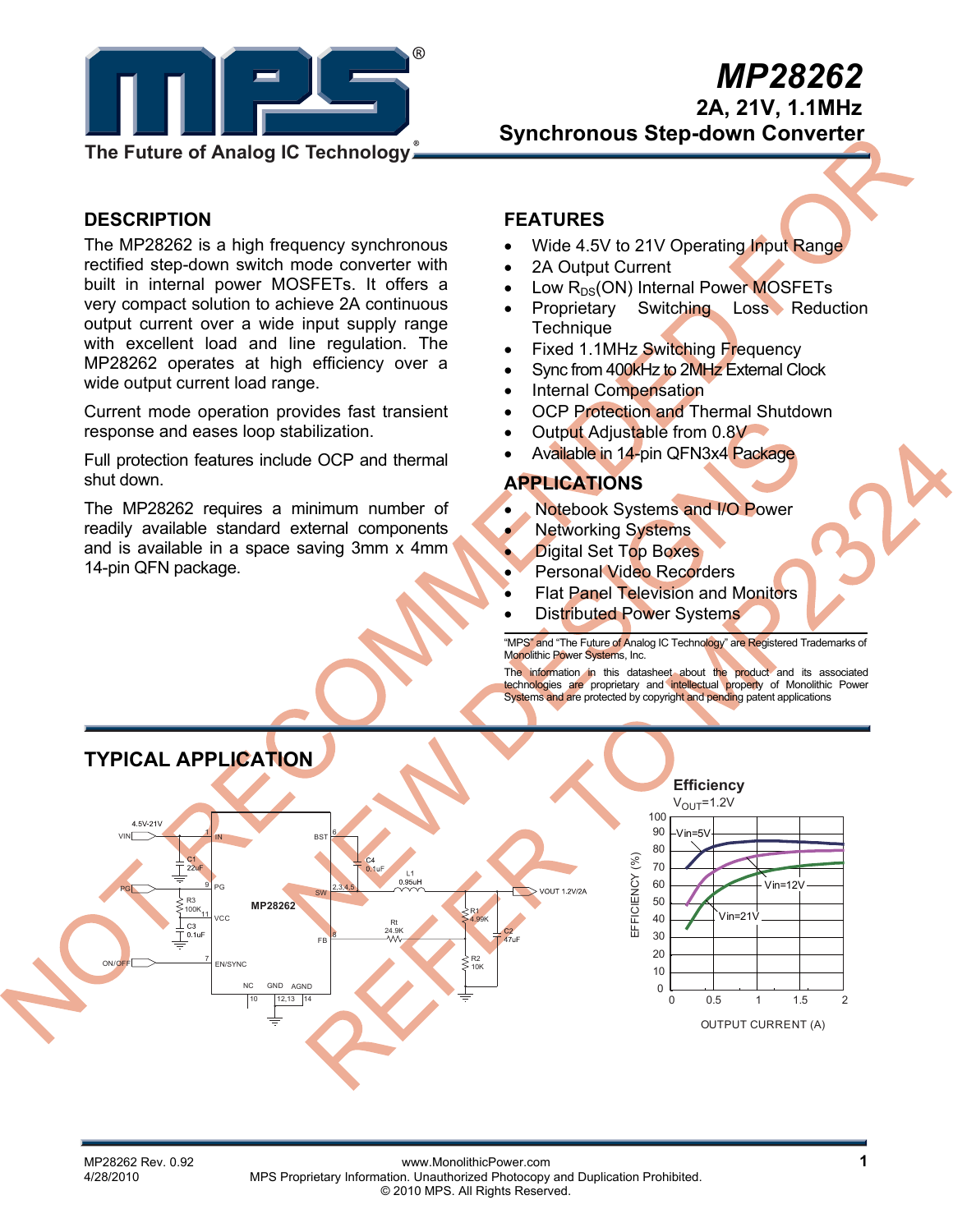### **ORDERING INFORMATION**

| <b>Part Number*</b> | Package   | <b>Top Marking</b> | Free Air Temperature $(T_A)$ |  |
|---------------------|-----------|--------------------|------------------------------|--|
| MP28262EL           | 3x4 QFN14 | 28262              | –20°C to +85° <i>Γ</i>       |  |

\* For Tape & Reel, add suffix –Z (e.g. MP28262EL–Z).

For RoHS compliant packaging, add suffix –LF (e.g. MP28262EL–LF–Z)

# **PACKAGE REFERENCE**



# **ABSOLUTE MAXIMUM RATINGS (1)**

| V <sub>sw</sub> -0.3V (-5V for<10ns) to 23V               |  |
|-----------------------------------------------------------|--|
|                                                           |  |
|                                                           |  |
| Operating Temperature - 20°C to +85°C                     |  |
| Continuous Power Dissipation $(T_A = +25^{\circ}C)^{(2)}$ |  |
|                                                           |  |
|                                                           |  |
|                                                           |  |
| Storage Temperature -65°C to +150°C                       |  |
|                                                           |  |

### *Recommended Operating Conditions* **(3)** Supply Voltage V<sub>IN</sub> ...............................4.5V to 21V

Operating Junct. Temp  $(T_1)$  .....–20 $^{\circ}$ C to +125 $^{\circ}$ C

| Thermal Resistance <sup>(4)</sup> | $\theta_{JA}$ $\theta_{JC}$ |  |
|-----------------------------------|-----------------------------|--|
|                                   |                             |  |

#### **Notes:**

- 1) Exceeding these ratings may damage the device.
- 2) The maximum allowable power dissipation is a function of the maximum junction temperature  $T_{\mathrm{J}}(MAX)$ , the junction-toambient thermal resistance  $\theta_{JA}$ , and the ambient temperature  $T_A$ . The maximum allowable continuous power dissipation at any ambient temperature is calculated by  $P_D(MAX)=(T_J(MAX)-T_J(MAX))$  $T_A$ )/ $\theta_{JA}$ . Exceeding the maximum allowable power dissipation will cause excessive die temperature, and the regulator will go into thermal shutdown. Internal thermal shutdown circuitry protects the device from permanent damage.
- 3) The device is not guaranteed to function outside of its operating conditions.
- 4) Measured on JESD51-7, 4-layer PCB.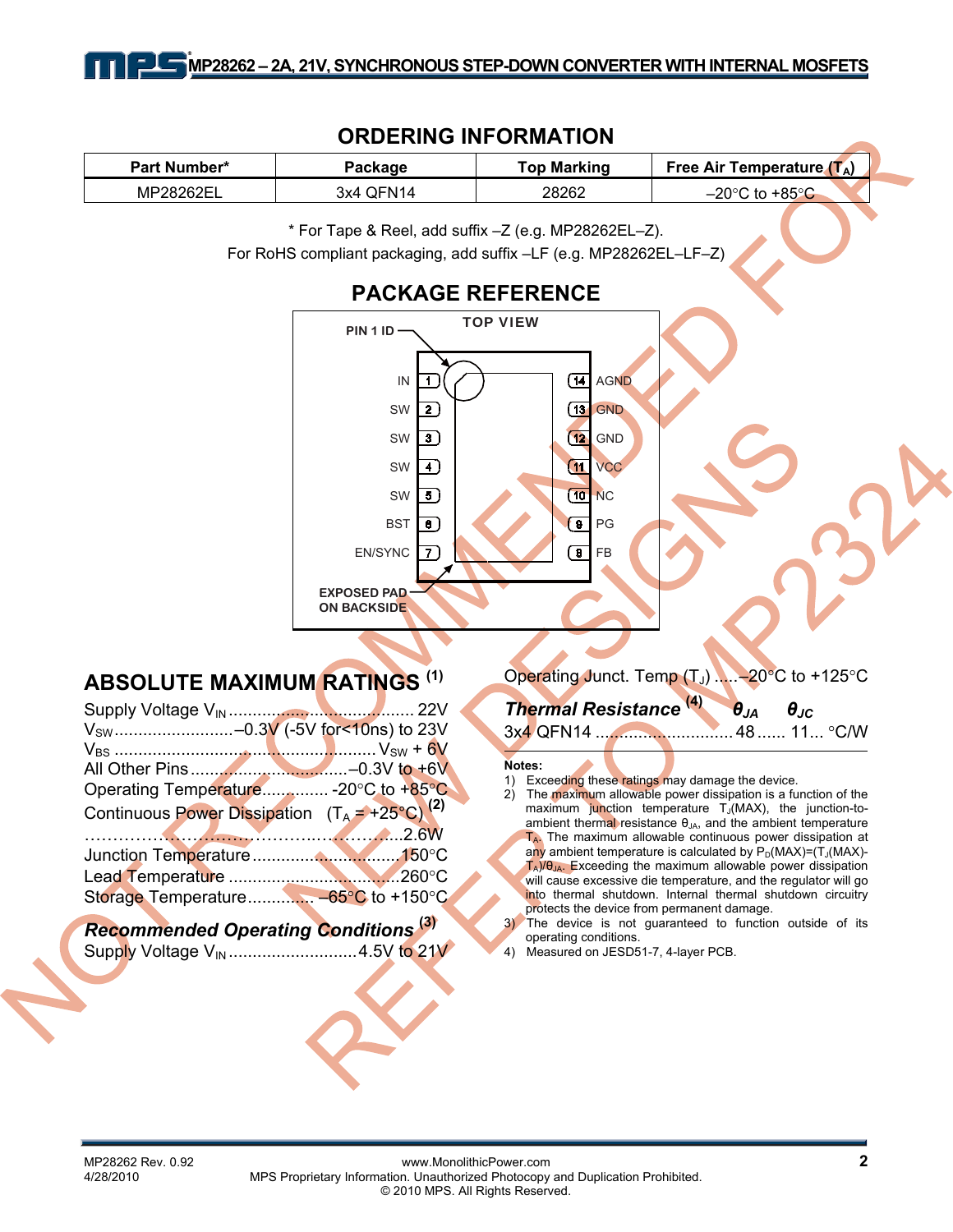# **ELECTRICAL CHARACTERISTICS**

### $V_{\text{in}} = 12V$ ,  $T_{\text{in}} = +25^{\circ}C$ , unless otherwise noted.

| <b>Parameters</b>                                                         | Symbol                      | <b>Condition</b>                       | Min            | <b>Typ</b>      | <b>Max</b>      | <b>Units</b>               |
|---------------------------------------------------------------------------|-----------------------------|----------------------------------------|----------------|-----------------|-----------------|----------------------------|
| Supply Current (Shutdown)                                                 | $I_{IN}$                    | $V_{EN} = 0V$                          |                | $\Omega$        |                 | $\mu A$                    |
| <b>Supply Current (Quiescent)</b>                                         | $I_{IN}$                    | $V_{EN}$ = 2V, $V_{FB}$ = 1V           |                | 0.7             |                 | m <sub>A</sub>             |
| HS Switch On Resistance                                                   | $HSRDS-ON$                  |                                        |                | 190             |                 | $m\Omega$                  |
| LS Switch On Resistance                                                   | $LSRDS-ON$                  |                                        |                | 90              |                 | $m\Omega$                  |
| Switch Leakage                                                            | SW <sub>LKG</sub>           | $V_{EN}$ = 0V, $V_{SW}$ = 0V or<br>12V |                | $\mathbf{0}$    | 10 <sup>°</sup> | μA                         |
| Current Limit <sup>(5)</sup>                                              | I <sub>LIMIT</sub>          |                                        | 3.5            |                 |                 | $\overline{A}$             |
| <b>Oscillator Frequency</b>                                               | $\mathsf{F}_{\mathsf{SW}}$  | $V_{FB} = 0.75V$                       | 0.9            | 1.1             | 1.3             | <b>MHz</b>                 |
| Fold-back Frequency                                                       | $\mathsf{F}_{\mathsf{FB}}$  | $V_{FB} = 300 \text{mV}$               |                | 0.25            |                 | $f_{SW}$                   |
| Maximum Duty Cycle                                                        | $\mathsf{D}_{\mathsf{MAX}}$ | $V_{FB}$ = 700mV                       | 85             | 90              |                 | $\%$                       |
| Sync Frequency Range                                                      | F <sub>SYNC</sub>           |                                        | 0.4            |                 | $\overline{2}$  | <b>MHz</b>                 |
| Feedback Voltage                                                          | $V_{FB}$                    | $T_A$ = -20°C to + 85°C                | 789            | 805             | 821             | mV                         |
| <b>Feedback Current</b>                                                   | $I_{FB}$                    | $V_{FB} = 800 \text{mV}$               |                | 10 <sup>1</sup> | 50              | nA                         |
| <b>EN Rising Threshold</b>                                                | V <sub>EN_RISING</sub>      |                                        | 1.1            | 1.3             | 1.6             | V                          |
| <b>EN Threshold Hysteresis</b>                                            | $V_{EN_HYS}$                |                                        |                | 0.4             |                 | V                          |
| <b>EN Input Current</b>                                                   | $I_{EN}$                    | $V_{EN}$ = 2V                          |                | $\overline{2}$  |                 | $\mu$ A                    |
|                                                                           |                             | $V_{EN} = 0V$                          |                | $\overline{0}$  |                 |                            |
| EN Turn Off Delay                                                         | $ENTd-Off$                  |                                        |                | 5               |                 | μŝ                         |
| Power Good Rising Threshold                                               | $PGVth-Hi$                  |                                        |                | 0.9             |                 | $V_{FB}$                   |
| Power Good Falling Threshold                                              | PG <sub>Vth-Lo</sub>        |                                        |                | 0.7             |                 | $\mathsf{V}_{\mathsf{FB}}$ |
| Power Good Delay                                                          | <b>PG<sub>Td</sub></b>      |                                        |                | 20              |                 | μs                         |
| Power<br>Good<br>Sink<br>Current<br>Capability                            | $V_{PG}$                    | Sink 4mA                               |                |                 | 0.4             | V                          |
| Power Good Leakage Current                                                | <b>I</b> PG_LEAK            | $V_{PG} = 3.3V$                        |                |                 | 10              | nA                         |
| Under<br>Voltage<br>$V_{\text{IN}}$<br>Lockout<br><b>Threshold Rising</b> | <b>INUV<sub>Vth</sub></b>   |                                        | 3.8            | 4.0             | 4.2             | $\vee$                     |
| Under<br>Voltage<br>$V_{\text{IN}}$<br>Lockout<br>Threshold Hysteresis    | <b>INUV<sub>HYS</sub></b>   |                                        |                | 880             |                 | mV                         |
| <b>VCC Regulator</b>                                                      | Vcc                         |                                        |                | 5               |                 | $\vee$                     |
| <b>VCC Load Regulation</b>                                                |                             | $lcc = 5mA$                            |                | 5               |                 | $\frac{0}{0}$              |
| Soft-Start Period                                                         |                             |                                        | $\overline{2}$ | 4               | 6.5             | ms                         |
| <b>Thermal Shutdown</b>                                                   | $T_{SD}$                    |                                        |                | 150             |                 | $^{\circ}C$                |

**Note:** 

5) Guaranteed by design.

XX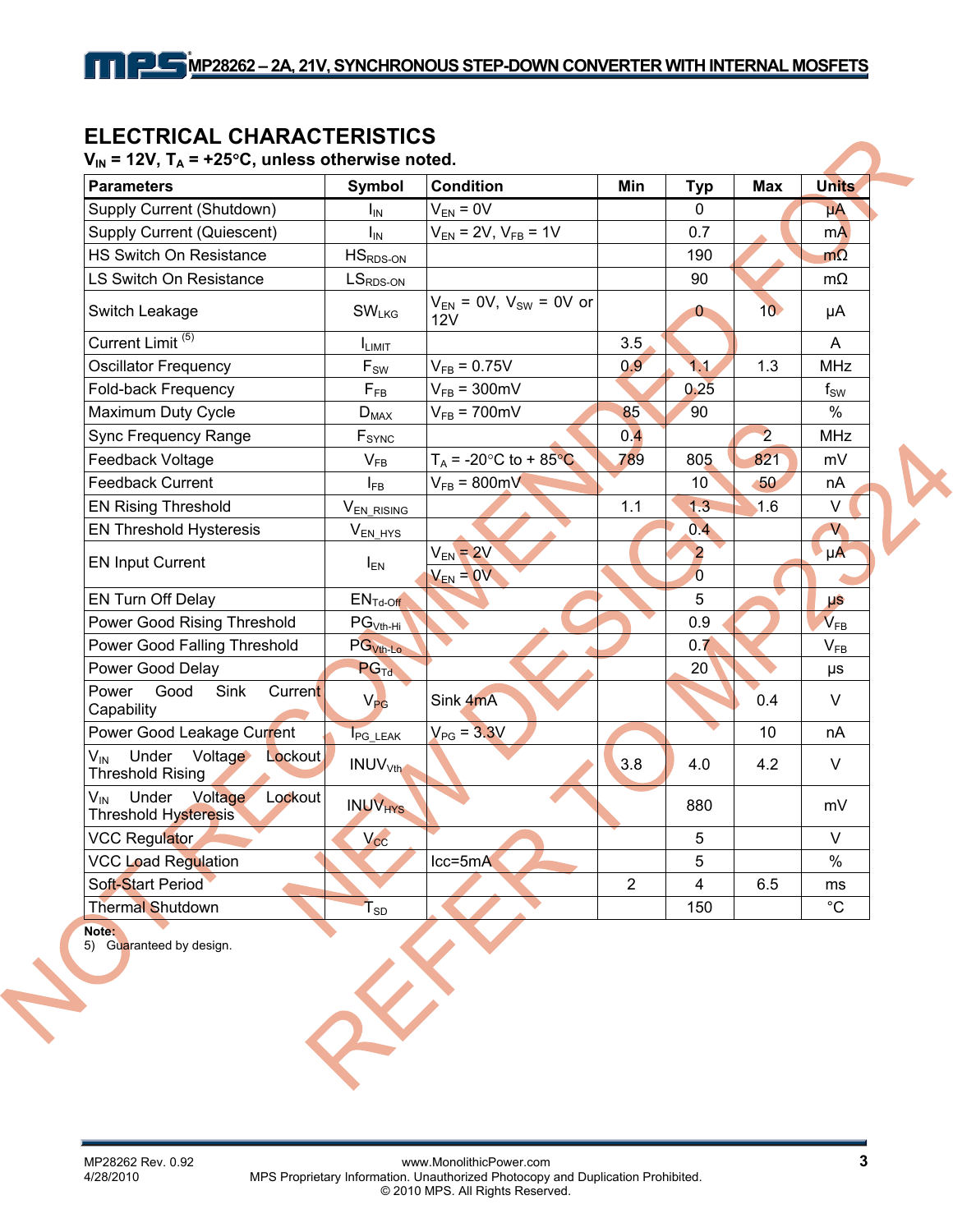# **PIN FUNCTIONS**

 $\blacksquare$ 

| Pin $#$ | <b>Name</b>    | <b>Description</b>                                                                                                                                                                                                                                                                                     |
|---------|----------------|--------------------------------------------------------------------------------------------------------------------------------------------------------------------------------------------------------------------------------------------------------------------------------------------------------|
|         | IN             | Supply Voltage. The MP28262 operates from a +4.5V to +21V input rail. C1 is<br>needed to decouple the input rail. Use wide PCB traces and multiple vias to make<br>the connection.                                                                                                                     |
| 2,3,4,5 | <b>SW</b>      | Switch Output. Use wide PCB traces and multiple vias to make the connection.                                                                                                                                                                                                                           |
| 6       | <b>BST</b>     | Bootstrap. A capacitor connected between SW and BS pins is required to form a<br>floating supply across the high-side switch driver.                                                                                                                                                                   |
| 7       | <b>EN/SYNC</b> | EN=1 to enable the chip. External clock can be applied to EN pin for changing<br>switching frequency. For automatic start-up, connect EN pin to VIN by proper EN<br>resistor divider as Figure 2 shows.                                                                                                |
| 8       | <b>FB</b>      | Feedback. An external resistor divider from the output to GND, tapped to the FB<br>pin, sets the output voltage. To prevent current limit run away during a short circuit<br>fault condition the frequency fold-back comparator lowers the oscillator frequency<br>when the FB voltage is below 500mV. |
| 9       | PG             | Power Good Output, the output of this pin is open drain. Power good threshold is<br>90% low to high and 70% high to low of regulation value.                                                                                                                                                           |
| 10      | <b>NC</b>      | No Internal Connection.                                                                                                                                                                                                                                                                                |
| 11      | <b>VCC</b>     | Bias Supply. Decouple with 0.1uF~0.22uF cap. And the capacitance should be no<br>more than $0.22uF$ .                                                                                                                                                                                                  |
| 12, 13  | <b>GND</b>     | System Ground. This pin is the reference ground of the regulated output voltage.<br>For this reason care must be taken in PCB layout.                                                                                                                                                                  |
| 14      | <b>AGND</b>    | Signal Ground. AGND is not internally connected to System Ground, make sure<br>AGND connected to system Ground in PCB layout.                                                                                                                                                                          |
|         | Exposed<br>Pad | No Internal Connection. It is recommended to connect exposed pad to GND plane<br>for optimal thermal performance.                                                                                                                                                                                      |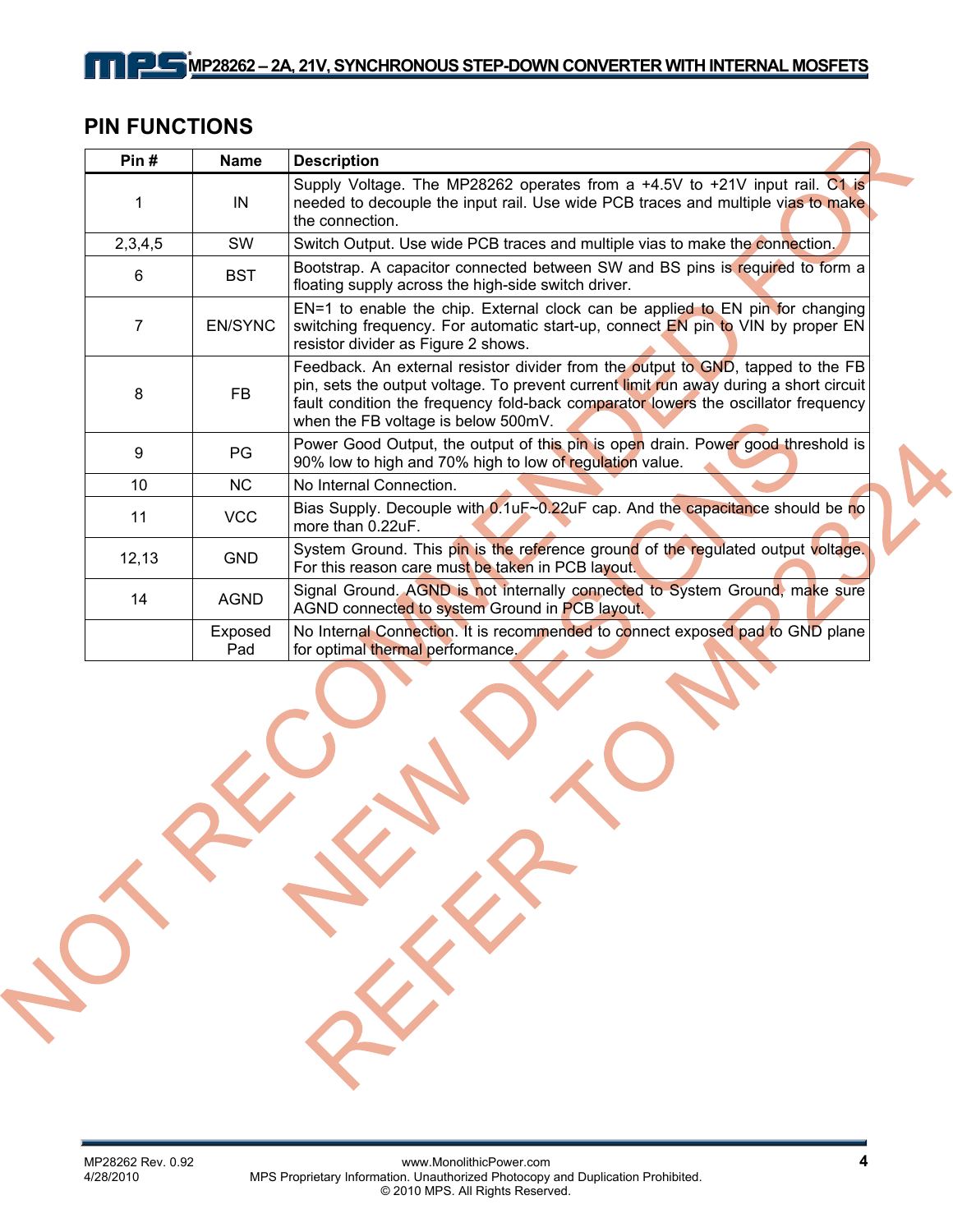# **MP28262 – 2A, 21V, SYNCHRONOUS STEP-DOWN CONVERTER WITH INTERNAL MOSFETS**

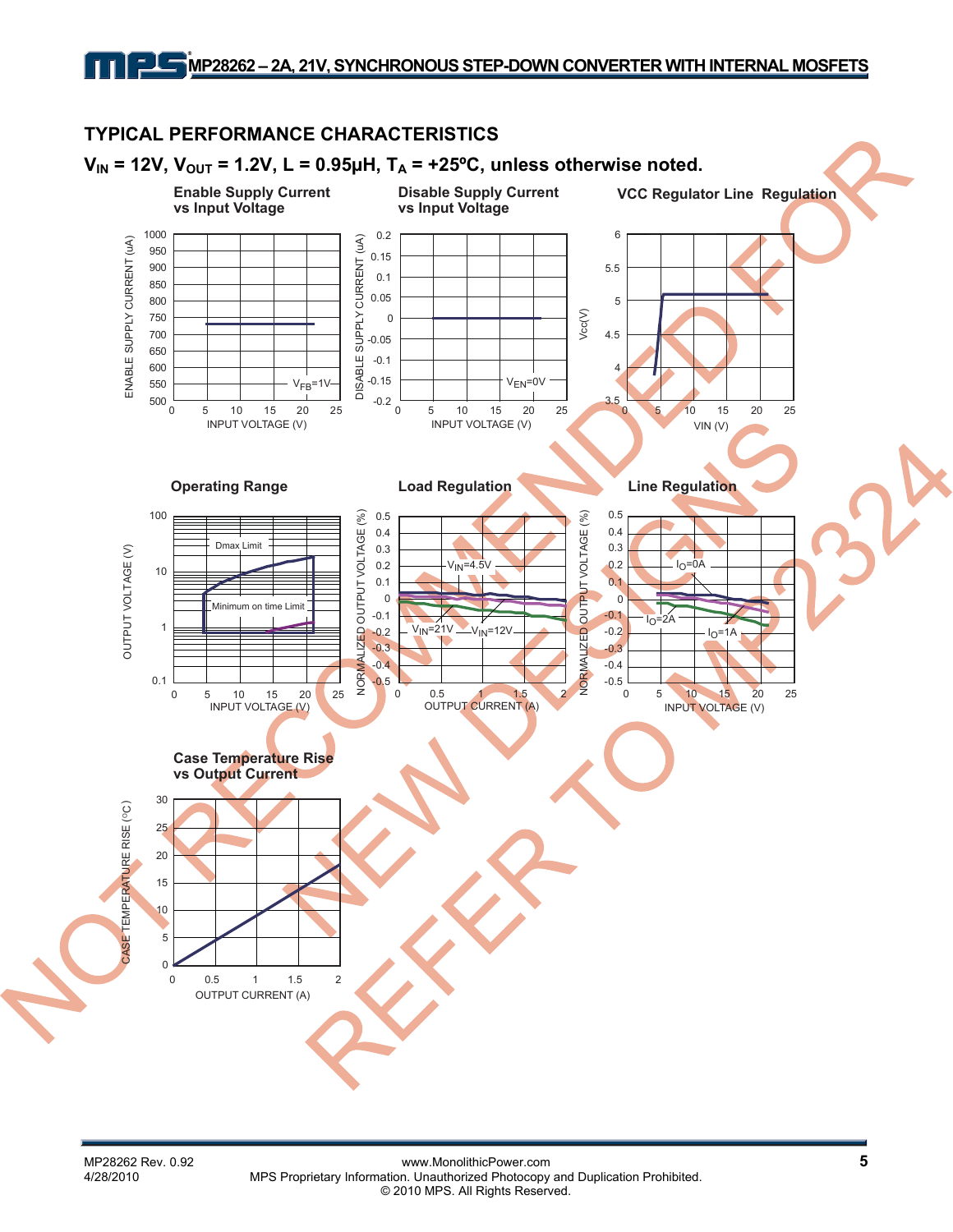#### **TYPICAL PERFORMANCE CHARACTERISTICS** *(continued)*  $V_{IN}$  = 12V,  $V_{OUT}$  = 1.2V, L = 0.95 $\mu$ H, T<sub>A</sub> = +25°C, unless otherwise noted. **Efficiency Efficiency**  $V<sub>OUT</sub>=1.8V$  $V<sub>OUT</sub>=1.2V$ 100 100 90 90 Vin= $5\%$ 80 80 EFFICIENCY (%) EFFICIENCY (%) 70 70 Vin=5V EFFICIENCY (%) EFFICIENCY (%) 60 60 Vin=12V Vin=12V 50 50 40 Vin=21V Vin=21V 40 30 30 20 20 10 10 0 0 0 0.5 1 1.5 2 0 0.5 1 1.5 2 OUTPUT CURRENT (A) OUTPUT CURRENT (A) **Efficiency Efficiency**  $V<sub>OUT</sub>=2.5V$  $V<sub>OUT</sub>=3.3V$ 100 100 90 90 80 80 EFFICIENCY (%) EFFICIENCY (%) EFFICIENCY (%) EFFICIENCY (%) Vin=5V70 70 Vin=5V Vin=12V Vin=12V 60 60 50 50 Vin=21V Vin=21V 40 40 30 30 20 20 10 10 0  $\overline{0}$  $0 \t 0.5 \t 1 \t 1.5 \t 2$ 0 0.5 1 1.5 2 OUTPUT CURRENT (A) OUTPUT CURRENT (A)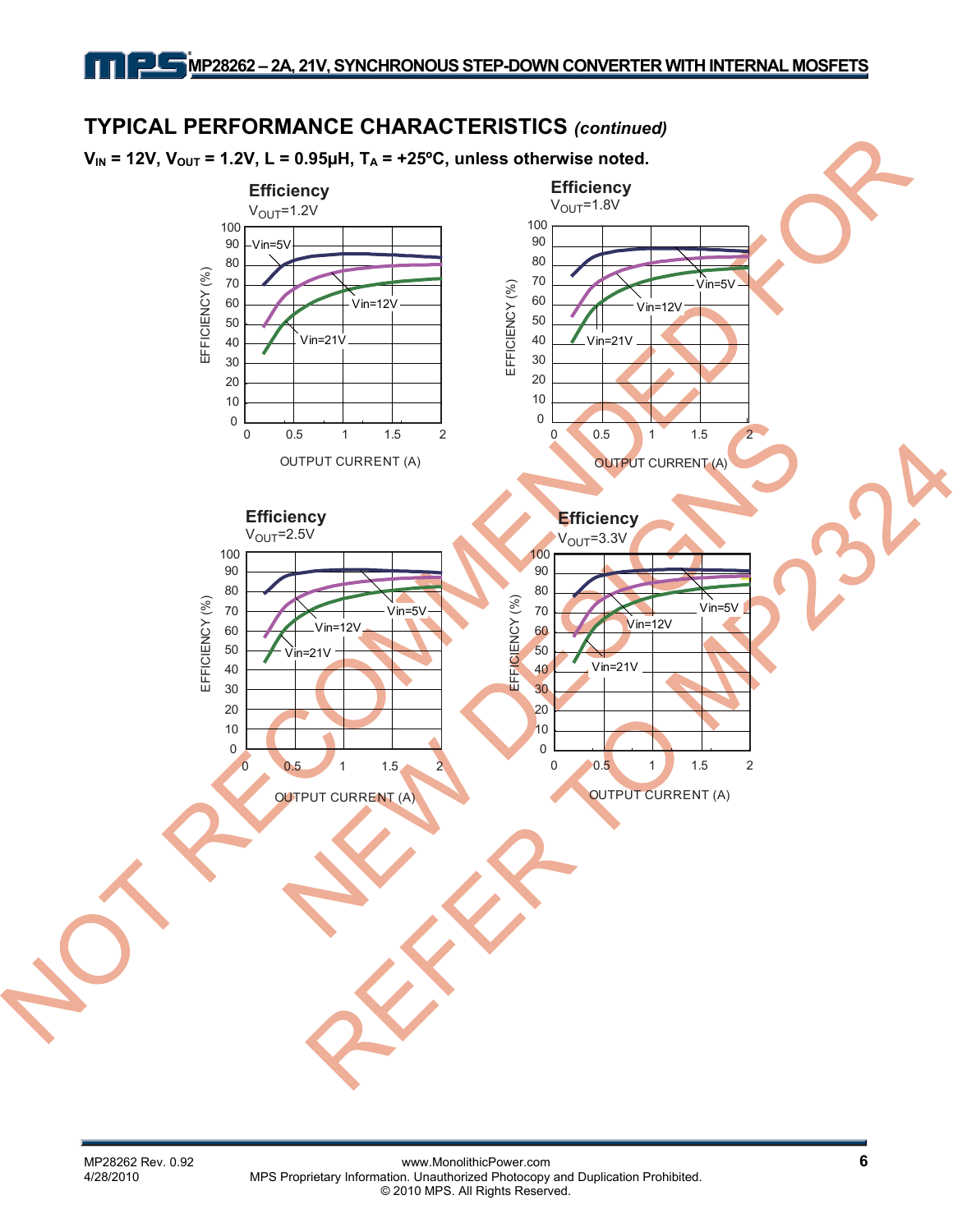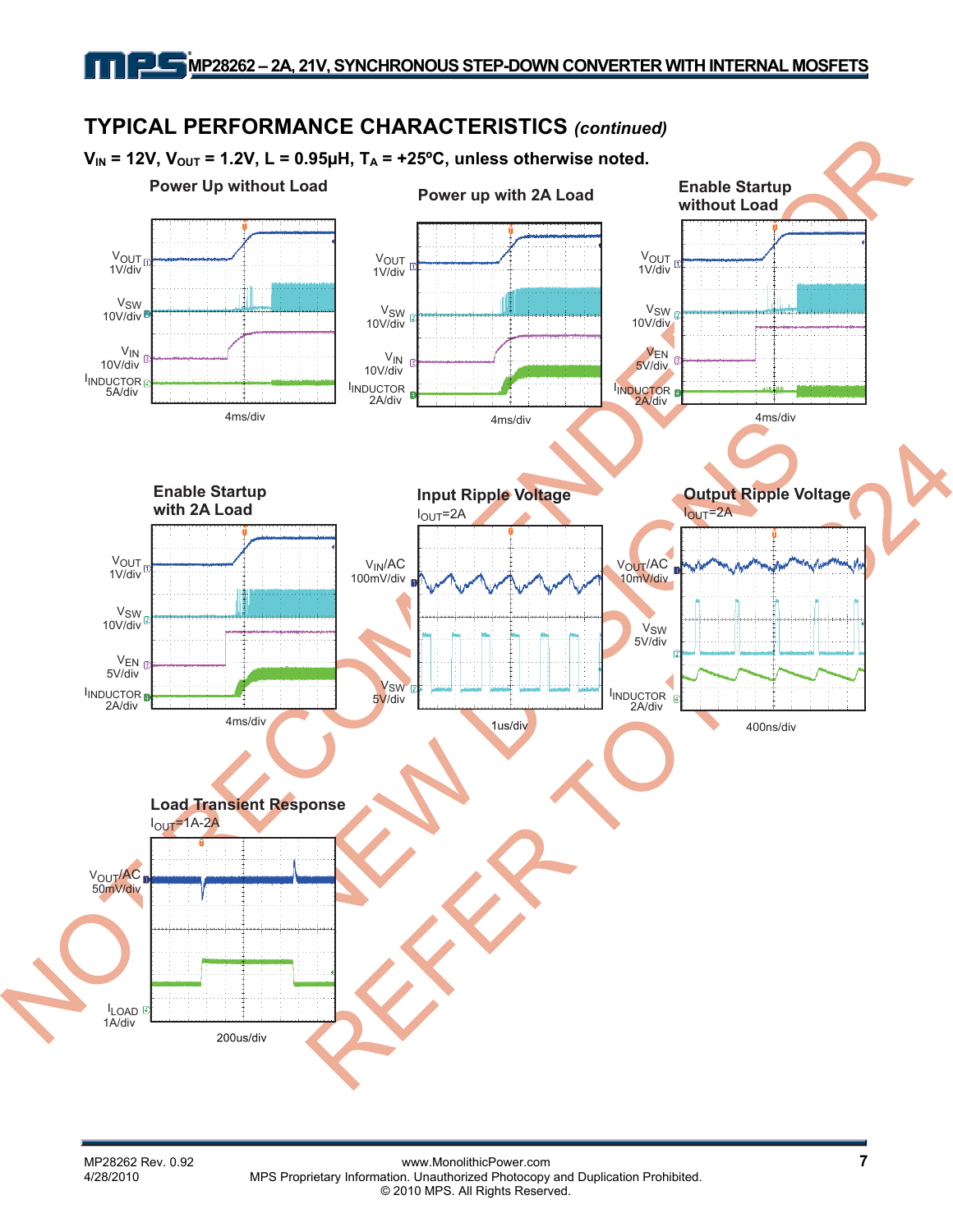**BLOCK DIAGRAM** 

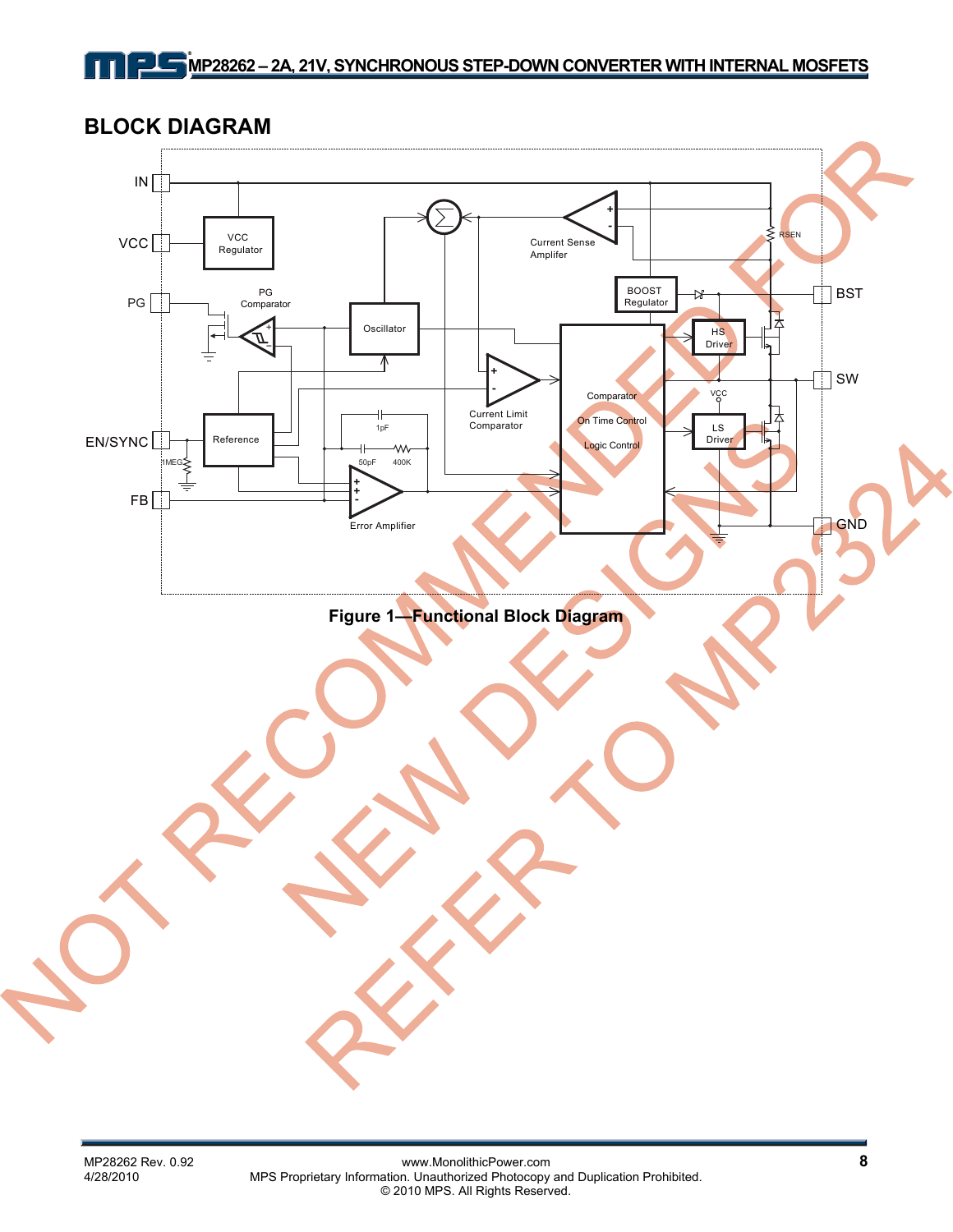## **OPERATION**

The MP28262 is a high frequency synchronous rectified step-down switch mode converter with built in internal power MOSFETs. It offers a very compact solution to achieve 2A continuous output current over a wide input supply range with excellent load and line regulation.

The MP28262 operates in a fixed frequency, peak current control mode to regulate the output voltage. A PWM cycle is initiated by the internal clock. The integrated high-side power MOSFET is turned on and remains on until its current reaches the value set by the COMP voltage. When the power switch is off, it remains off until the next clock cycle starts. If, in 90% of one PWM period, the current in the power MOSFET does not reach the COMP set current value, the power MOSFET will be forced to turn off

#### **Power Good Indicator**

When the FB is below  $0.7V_{FB}$ , the PG pin will be internally pulled low. When the FB is above  $0.9V_{FB}$ , the PG becomes an open-drain output.

#### **Internal Regulator**

Most of the internal circuitries are powered from the 5V internal regulator. This regulator takes the VIN input and operates in the full VIN range. When VIN is greater than 5.0V, the output of the regulator is in full regulation. When VIN is lower than 5.0V, the output decreases, 0.1uF ceramic capacitor for decoupling purpose is required.

#### **Error Amplifier**

The error amplifier compares the FB pin voltage with the internal FB reference  $(V_{FB})$  and outputs a current proportional to the difference between the two. This output current is then used to charge or discharge the internal compensation network to form the COMP voltage, which is used to control the power MOSFET current. The optimized internal compensation network minimizes the external component counts and simplifies the control loop design.

#### **Enable/Sync Control**

EN/Sync is a digital control pin that turns the regulator on and off. Drive EN high to turn on the regulator, drive it low to turn it off. There is an internal 1MEG resistor from EN/Sync to GND thus EN/Sync can be floated to shut down the chip.

1) Enabled by external logic H/L signal

The chip starts up once the enable signal goes higher than EN/SYNC input high voltage (2V), and is shut down when the signal is lower than EN/SYNC input low voltage (0.4V). To disable the chip, EN must be pulled low for at least 5µs. The input is compatible with both CMOS and TTL. 2) Enabled by Vin through voltage divider.

Connect EN with VIN through a resistive voltage divider for automatic startup as the figure 2 shows.

V<sub>IN</sub>

 $\mathrel{{\dot{\leq}}} \mathsf{R}_{\mathsf{EN1}}$ 

 $\mathsf{R}_{\mathsf{FN}}$ 

### **Figure 2—Enable Divider Circuit**

EN

Choose the value of the pull-up resistor  $R_{EN1}$  and pull-down resistor  $R_{EN2}$  to reset the automatic start-up voltage:



### **Figure 3—Startup Sequence Using EN Divider**

3) Synchronized by External Sync Clock Signal The chip can be synchronized to external clock range from 400kHz up to 2MHz through this pin 2ms right after output voltage is set, with the internal clock rising edge synchronized to the external clock rising edge.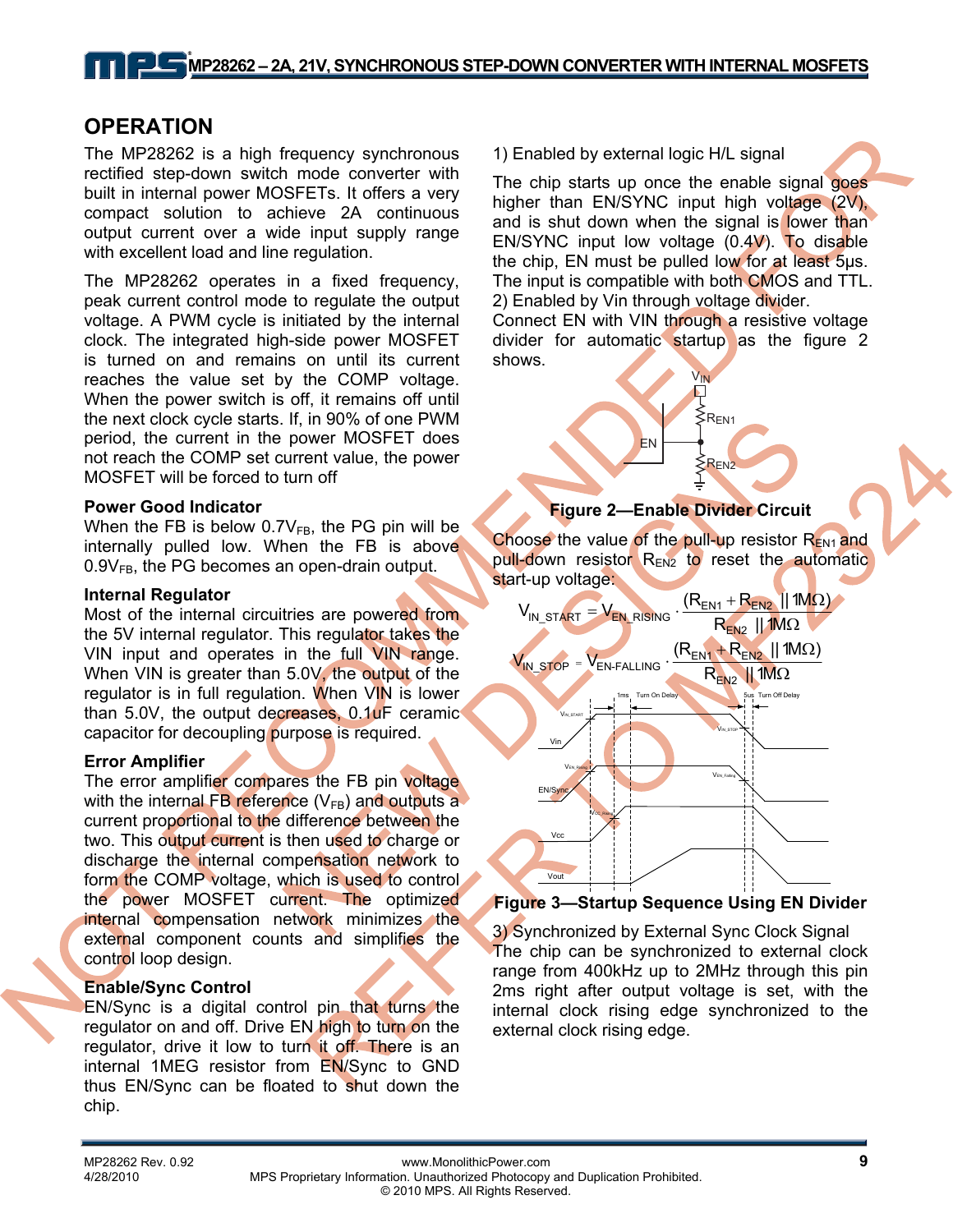

#### **Under-Voltage Lockout (UVLO)**

Under-voltage lockout (UVLO) is implemented to protect the chip from operating at insufficient supply voltage. The MP28262 UVLO comparator monitors the output voltage of the internal regulator, VCC. The UVLO rising threshold is about 4.0V while its falling threshold is a consistent 3.2V.

#### **Internal Soft-Start**

The soft-start is implemented to prevent the converter output voltage from overshooting during startup. When the chip starts, the internal circuitry generates a soft-start voltage (SS) ramping up from 0V to 1.2V. When it is lower than the internal reference (REF), SS overrides REF so the error amplifier uses SS as the reference. When SS is higher than REF, REF regains control. The SS time is internally fixed to 4ms.

#### **Over-Current-Protection and Hiccup**

The MP28262 has cycle-by-cycle over current limit when the inductor current peak value exceeds the set current limit threshold. Meanwhile, output voltage starts to drop until FB is below the Under-Voltage (UV) threshold, typically 30% below the reference. Once a UV is triggered, the MP28262 enters hiccup mode to periodically restart the part. This protection mode is especially useful when the output is dead-short to ground. The average short circuit current is greatly reduced to alleviate the thermal issue and to protect the regulator. The MP28262 exits the hiccup mode once the over current condition is removed.

#### **Thermal Shutdown**

Thermal shutdown is implemented to prevent the chip from operating at exceedingly high temperatures. When the silicon die temperature is higher than 150°C, it shuts down the whole chip. When the temperature is lower than its lower threshold, typically 140°C, the chip is enabled again.

### **Floating Driver and Bootstrap Charging**

The floating power MOSFET driver is powered by an external bootstrap capacitor. This floating driver has its own UVLO protection. This UVLO's rising threshold is 2.2V with a hysteresis of 150mV. The bootstrap capacitor voltage is regulated internally by VIN through D1, M3, C4, L1 and C2 (Figure 5). If (VIN-VSW) is more than 5V, U2 will regulate M3 to maintain a 5V BST voltage across C4.



### **Figure 5—Internal Bootstrap Charging Circuit**

#### **Startup and Shutdown**

If both VIN and EN are higher than their appropriate thresholds, the chip starts. The reference block starts first, generating stable reference voltage and currents, and then the internal regulator is enabled. The regulator provides stable supply for the remaining circuitries.

Three events can shut down the chip: EN low, VIN low and thermal shutdown. In the shutdown procedure, the signaling path is first blocked to avoid any fault triggering. The COMP voltage and the internal supply rail are then pulled down. The floating driver is not subject to this shutdown command.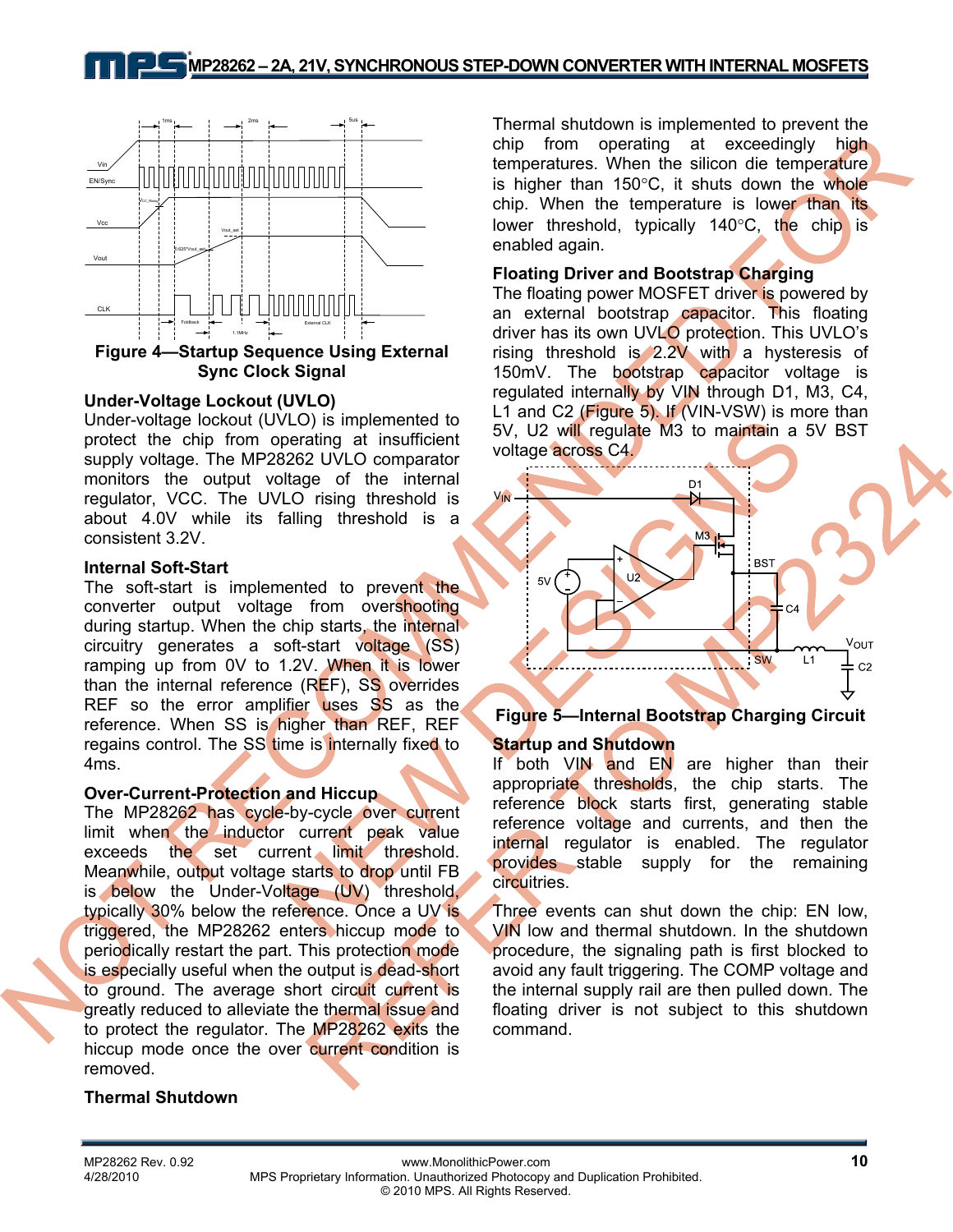### **APPLICATION INFORMATION**

#### **Setting the Output Voltage**

The external resistor divider is used to set the output voltage (see Typical Application on page 1). The feedback resistor R1 also sets the feedback loop bandwidth with the internal compensation capacitor (see Typical Application on page 1). Choose R1 to be around 40.2kΩ for optimal transient response. R2 is then given by:

$$
R2 = \frac{R1}{\frac{V_{\text{OUT}}}{V_{\text{FB}}}-1}
$$

The T-type network is highly recommended when Vo is low, as Figure 6 shows.



**Figure 6— T-type Network**

Table 1 lists the recommended T-type resistors value for common output voltages.

#### **Table 1—Resistor Selection for Common Output Voltages**

| $V_{OUT}$<br>(V) | R <sub>1</sub><br>$(k\Omega)$ | R2<br>$(k\Omega)$ | Rt<br>$(k\Omega)$ | L<br>(uH) | $C_{OUT}$<br>(uF, Ceramic) |
|------------------|-------------------------------|-------------------|-------------------|-----------|----------------------------|
| 1.05             | 4.99                          | 16.5              | 24.9              | $1 - 4.7$ | 47                         |
| 1.2              | 4.99                          | 10.2              | 24.9              | $1-4.7$   | 47                         |
| 1.5              | 4.99                          | 5.76              | 24.9              | $1 - 4.7$ | 47                         |
| 1.8              | 4.99                          | 4.02              | 24.9              | $1 - 4.7$ | 47                         |
| 2.5              | 40.2                          | 19.1              | 0                 | $1 - 4.7$ | 47                         |
| 3.3              | 40.2                          | 13                | 0                 | $1 - 4.7$ | 47                         |
| 5                | 40.2                          | 7.68              | 0                 | $1 - 4.7$ | 47                         |

**Note:** 

The above feedback resistor table applies to a specific load capacitor condition as shown in the table 1. Other capacitive loading conditions will require different values.

### **Selecting the Inductor**

A 1µH to 10µH inductor with a DC current rating of at least 25% percent higher than the maximum load current is recommended for most applications. For highest efficiency, the inductor DC resistance should be less than 15mΩ. For most designs, the inductance value can be derived from the following equation.

$$
L = \frac{V_{OUT} \times (V_{IN} - V_{OUT})}{V_{IN} \times \Delta I_L \times f_{OSC}}
$$

Where  $\Delta I_{\parallel}$  is the inductor ripple current.

Choose inductor ripple current to be approximately 30% if the maximum load current, 2A. The maximum inductor peak current is:

$$
I_{L(MAX)} = I_{LOAD} + \frac{\Delta I_L}{2}
$$

Under light load conditions below 100mA, larger inductance is recommended for improved efficiency.

#### **Selecting the Input Capacitor**

The input current to the step-down converter is discontinuous, therefore a capacitor is required to supply the AC current to the step-down converter while maintaining the DC input voltage. Use low ESR capacitors for the best performance. Ceramic capacitors with X5R or X7R dielectrics are highly recommended because of their low ESR and small temperature coefficients. For most applications, a 22µF capacitor is sufficient.

Since the input capacitor (C1) absorbs the input switching current it requires an adequate ripple current rating. The RMS current in the input capacitor can be estimated by:

$$
I_{C1} = I_{LOAD} \times \sqrt{\frac{V_{OUT}}{V_{IN}}} \left(1 - \frac{V_{OUT}}{V_{IN}}\right)
$$

The worse case condition occurs at  $VIN =$ 2VOUT, where:

 $I_{C1} = \frac{I_{LOAD}}{2}$ 

For simplification, choose the input capacitor whose RMS current rating greater than half of the maximum load current.

The input capacitor can be electrolytic, tantalum or ceramic. When electrolytic or tantalum capacitors is used, a small, high quality ceramic capacitor, i.e. 0.1μF, should be placed as close to the IC as possible. When using ceramic capacitors, make sure that they have enough capacitance to provide sufficient charge to prevent excessive voltage ripple at input. The input voltage ripple caused by capacitance can be estimated by:

$$
\Delta V_{IN} = \frac{I_{LOAD}}{f_S \times C1} \times \frac{V_{OUT}}{V_{IN}} \times \left(1 - \frac{V_{OUT}}{V_{IN}}\right)
$$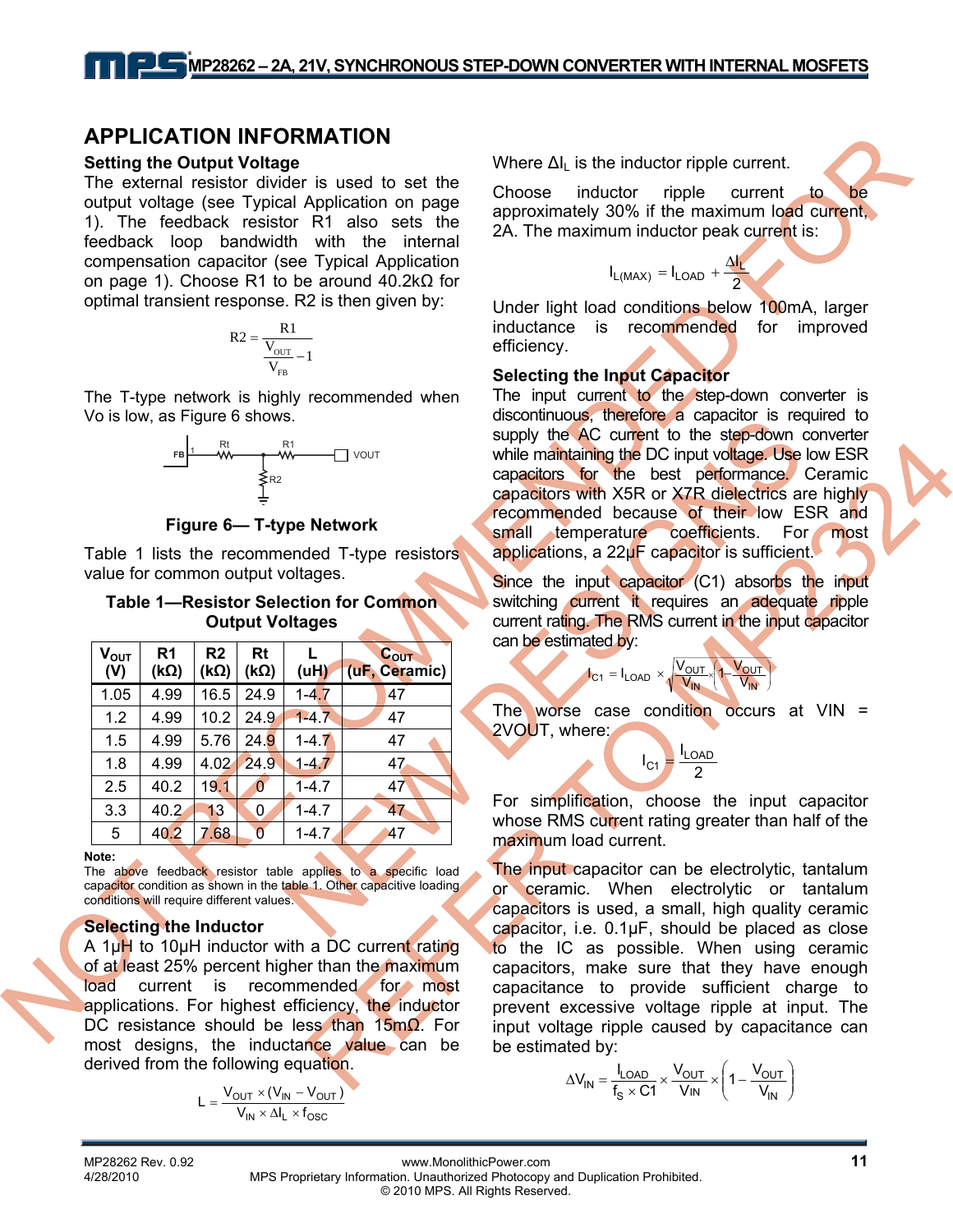# **MP28262 – 2A, 21V, SYNCHRONOUS STEP-DOWN CONVERTER WITH INTERNAL MOSFETS**

#### **Selecting the Output Capacitor**

The output capacitor (C2) is required to maintain the DC output voltage. Ceramic, tantalum, or low ESR electrolytic capacitors are recommended. Low ESR capacitors are preferred to keep the output voltage ripple low. The output voltage ripple can be estimated by:

$$
\Delta V_{OUT} = \frac{V_{OUT}}{f_S \times L} \times \left(1 - \frac{V_{OUT}}{V_{IN}}\right) \times \left(R_{ESR} + \frac{1}{8 \times f_S \times C2}\right)
$$

Where L is the inductor value and  $R_{ESR}$  is the equivalent series resistance (ESR) value of the output capacitor.

In the case of ceramic capacitors, the impedance at the switching frequency is dominated by the capacitance. The output voltage ripple is mainly caused by the capacitance. For simplification, the output voltage ripple can be estimated by:

$$
\Delta V_{OUT} = \frac{V_{OUT}}{8 \times f_s^2 \times L \times C2} \times \left(1 - \frac{V_{OUT}}{V_{IN}}\right)
$$

In the case of tantalum or electrolytic capacitors, the ESR dominates the impedance at the switching frequency. For simplification, the output ripple can be approximated to:

$$
\Delta V_{OUT} = \frac{V_{OUT}}{f_s \times L} \times \left(1 - \frac{V_{OUT}}{V_{IN}}\right) \times R_{ESR}
$$

The characteristics of the output capacitor also affect the stability of the regulation system. The MP28262 can be optimized for a wide range of capacitance and ESR values.

#### **PCB Layout**

PCB layout is very important to achieve stable operation. Please follow these guidelines and take Figure 7 for references.

- 1) Keep the connection of input ground and GND pin as short and wide as possible.
- 2) Keep the connection of input capacitor and IN pin as short and wide as possible.
- 3) Ensure all feedback connections are short and direct. Place the feedback resistors and compensation components as close to the chip as possible.
- 4) Route SW away from sensitive analog areas such as FB.
- 5) Connect IN, SW, and especially GND respectively to a large copper area to cool the chip to improve thermal performance and long-term reliability.
- 6) Adding RC snubber circuit from IN pin to SW pin can reduce SW spikes.



**Figure 7—PCB Layout**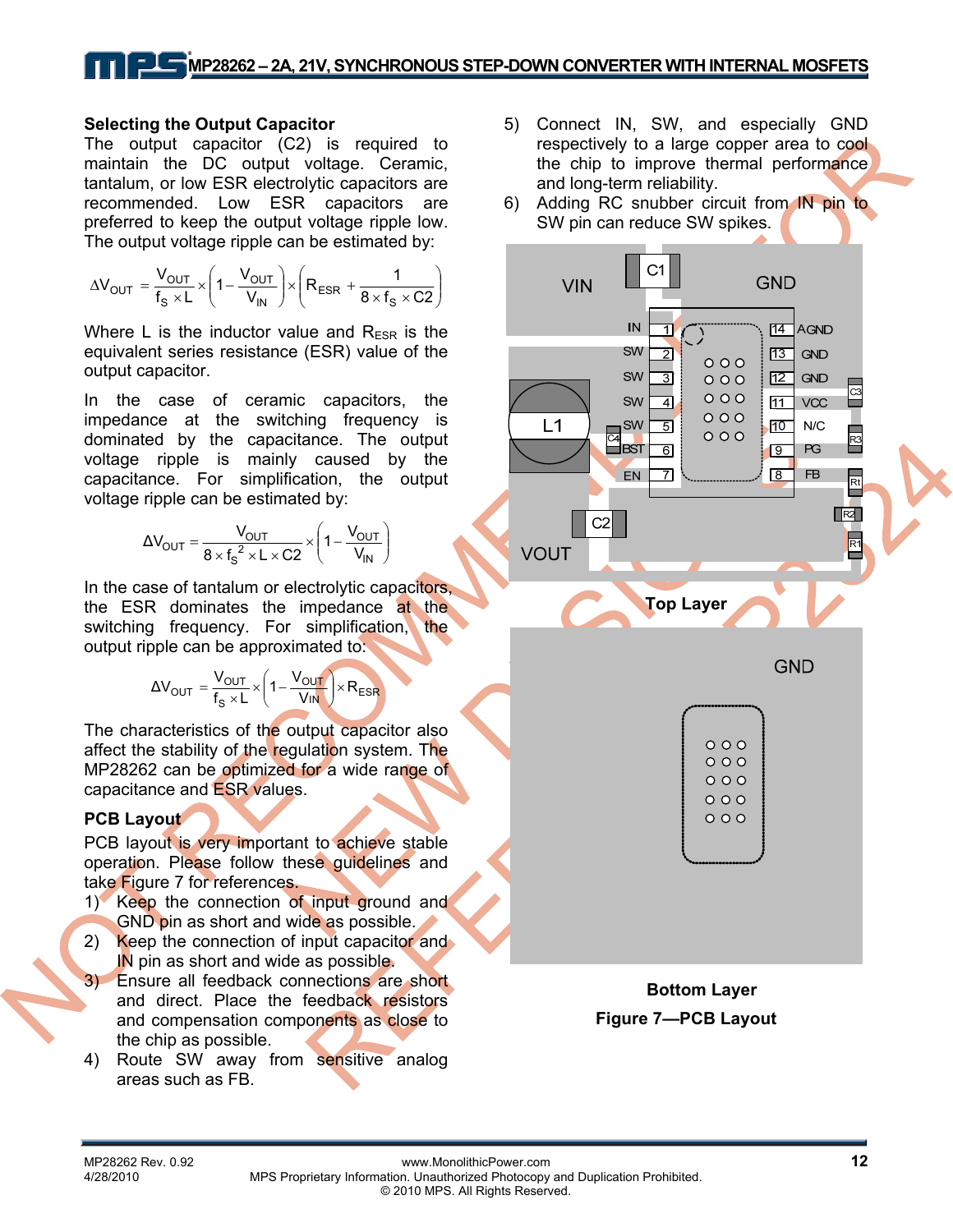# **MP28262 – 2A, 21V, SYNCHRONOUS STEP-DOWN CONVERTER WITH INTERNAL MOSFETS**

#### **External Bootstrap Diode**

An external bootstrap diode may enhance the efficiency of the regulator, the applicable conditions of external BST diode is:

• Duty cycle is high: D= IN OUT  $\frac{\rm V_{OUT}}{\rm V_{IN}}$  >65%

In this case, an external BST diode is recommended from the VCC pin to BST pin, as shown in Figure 8



#### **Figure 8—Add Optional External Bootstrap Diode to Enhance Efficiency**

The recommended external BST diode is IN4148, and the BST cap is 0.1~1µF.